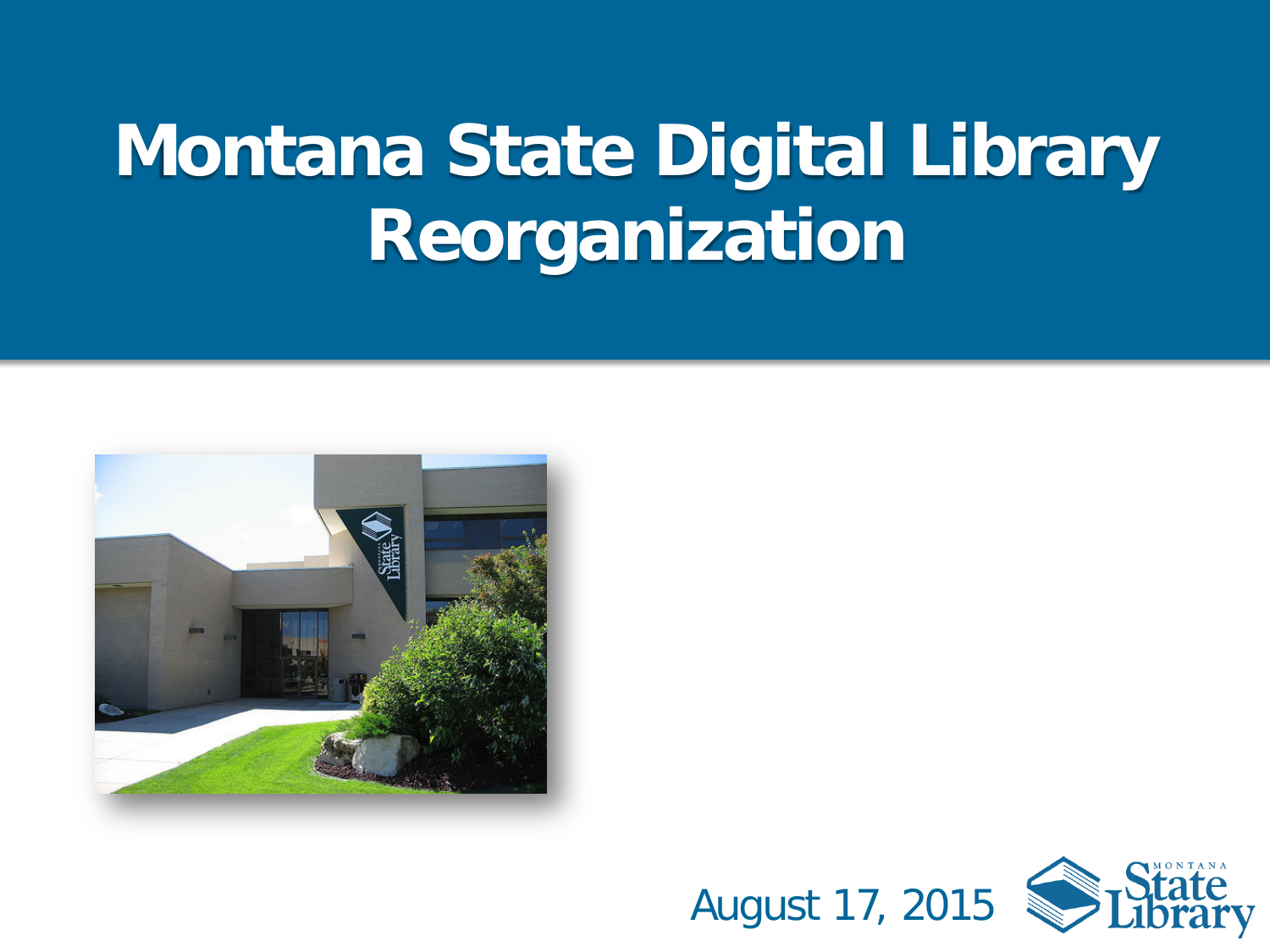# Identify Leads by September 4

- Supervisory Training
- Budget Training
- Work Plan Development

### • **Lead responsibilities:**

- Provides leadership, supervision and guidance to xx (library tech, GIS analysts) within the xx team of the Digital Library. With support from the Digital Library Administrator, performs performance appraisals, hiring, discipline, and all other supervisory duties.
- Provides project management on project priorities as determined within the Digital Library work plan and/or as identified by the Digital Library Administration. As a project manager this position provides additional leadership to cross work group staff.
- Administers the budget of xx work group under the oversight of the Digital Library Administrator.
- Represents the accomplishments, interests and needs of the xx work group to various stakeholders of the Digital Library and to MSL as a whole.

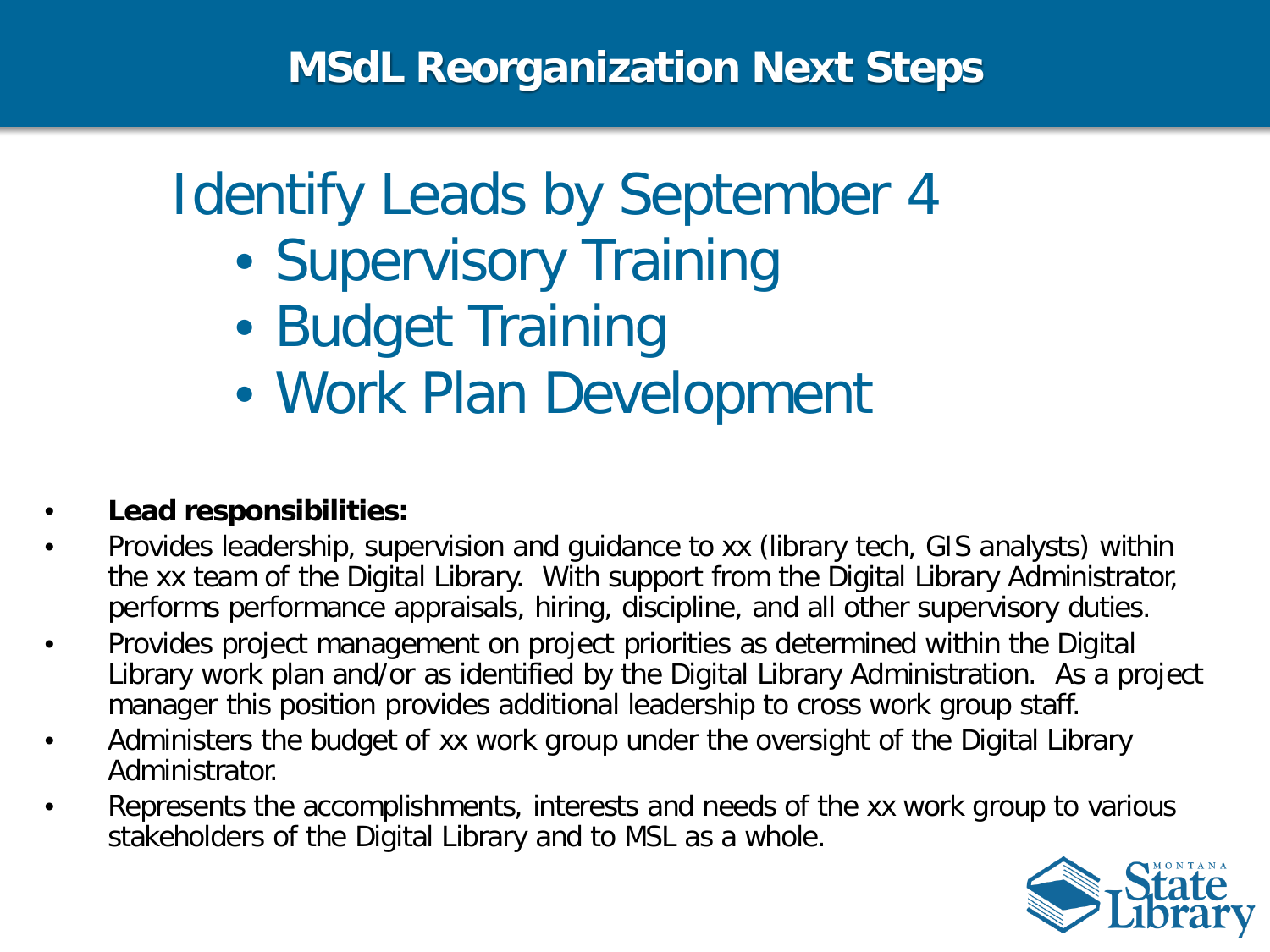### **MSdL Reorganization Org Chart**

#### **Digital Library Administrator Evan Hammer**

- Senior Mgr
- Program Admin
- Supervision
- MTNHP Contract Admin \*\*

**Information Management 6.5 FTE (3 leads) \*Troy Blandford \*Jim Kammerer \*GIS Analyst – TBD (1 FTE) GIS Analysts – TBD (3 FTE) JoLynn Genzlinger (.5 FTE)**

**Users Services 4.75 FTE (2 leads) \*Alana Mueller-Brunkhorst JoLynn Genzlinger (.5 FTE) Karen Dimmitt (.75 FTE) \*Stu Kirkpatrick GIS Analyst - TBD (1 FTE)**

- Reference
- GIS Coordination/Grant Mgmt
- ILL
- Reading Room Admin.
- Conference Room Admin.
- Circulation
- Training
- Programming
- Marketing

\*Lead position

- Professional Library Development
- Government Information

Geographic Information • Water & Natural Resource Information

**Information Products 3.5 FTE (1 lead) \*Lead - TBD Systems Programmer - TBD GIS Analysts – TBD (1.5 FTE)**

- Metadata coordination
- User access
	- Web
	- Apps
- Archiving /Records Mgmt

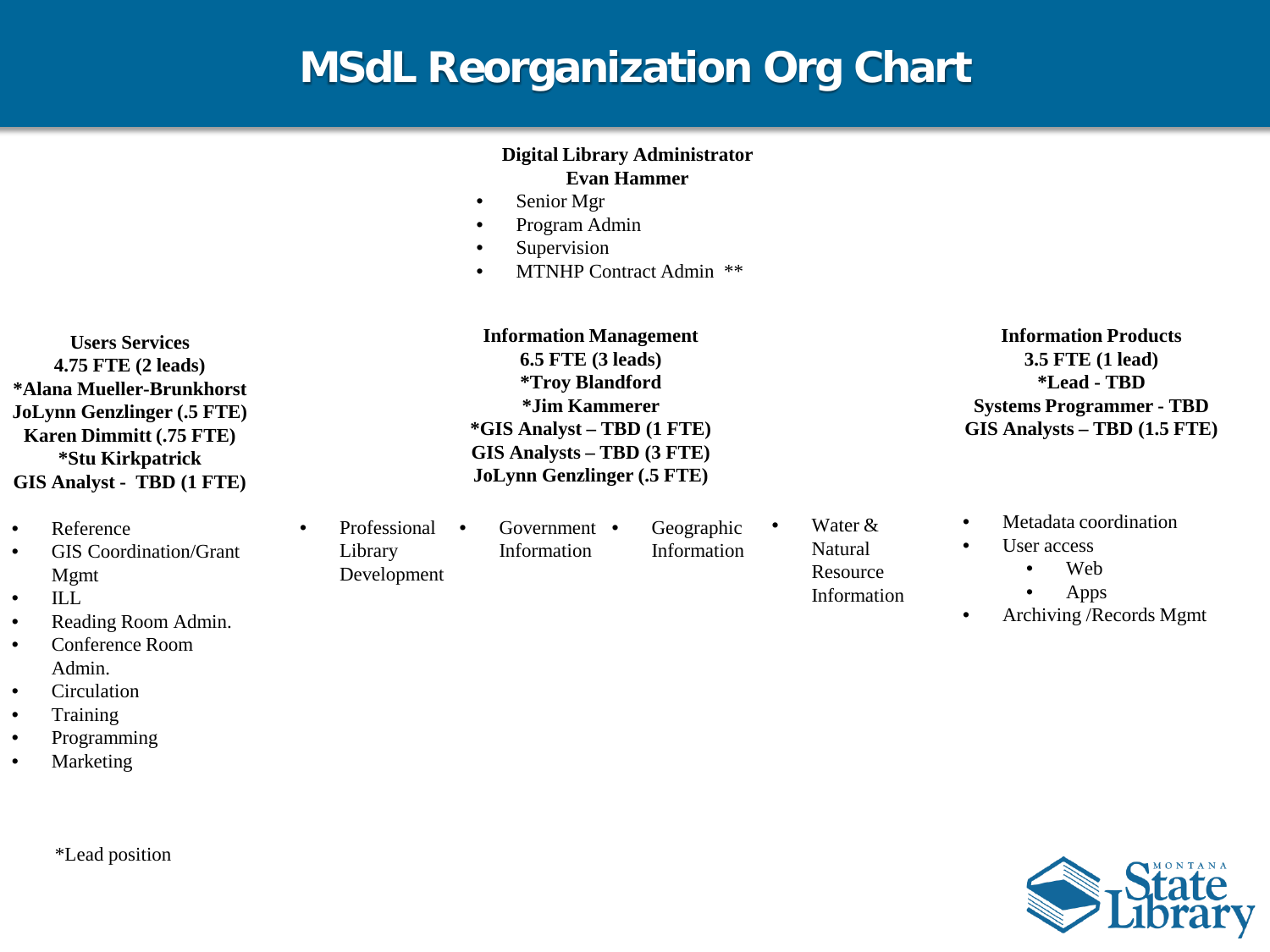### **MSdL Reorganization Budget**

#### MONTANA STATE LIBRARY FINANCIAL REPORT FY 16 OPERATIONAL BUDGET

#### MONTANA DIGITAL LIBRARY

|                                                                                                                                                              | <b>Personal Services</b><br><b>General Operations</b> | Fixed<br>Cost  | User<br>Services | Information<br>Management | Information<br><b>Products</b> | <b>UOFM</b><br><b>Heritage Contract</b> | <b>NRIS Contracts</b><br>AA, BA & NB                                                                                   | Total                                |
|--------------------------------------------------------------------------------------------------------------------------------------------------------------|-------------------------------------------------------|----------------|------------------|---------------------------|--------------------------------|-----------------------------------------|------------------------------------------------------------------------------------------------------------------------|--------------------------------------|
| <b>PERSONAL SERVICES</b>                                                                                                                                     |                                                       |                |                  |                           |                                |                                         |                                                                                                                        | 0                                    |
| <b>OPERATIONS:</b><br><b>Contracted Services</b><br>Supplies and Materials<br>Communications<br>Travel<br>Rent<br>Repair and Maintenance                     |                                                       |                |                  |                           |                                |                                         |                                                                                                                        | 0<br>0<br>0<br>0<br>$\mathbf 0$<br>0 |
| Other Expenses<br><b>TOTAL OPERATIONS</b>                                                                                                                    | 0                                                     | 0              | 0                | 0                         | $\circ$                        | 0                                       | $\overline{0}$                                                                                                         | 0<br>$\overline{0}$                  |
| <b>EQUIPMENT:</b><br>Library Books<br>Equipment                                                                                                              |                                                       |                |                  |                           |                                |                                         |                                                                                                                        | 0                                    |
| <b>TOTAL EQUIPMENT</b>                                                                                                                                       | 0                                                     | $\overline{0}$ | 0                | $\overline{0}$            | $\overline{0}$                 | 0                                       | o                                                                                                                      | $\overline{0}$                       |
| SUB-TOTALS                                                                                                                                                   | 0                                                     | 0              | $0$ .            | 0                         | o                              | 0                                       | o                                                                                                                      | $\overline{0}$                       |
| <b>GRANTS:</b>                                                                                                                                               |                                                       |                |                  |                           |                                |                                         |                                                                                                                        |                                      |
| <b>TOTAL GRANTS</b>                                                                                                                                          | 0                                                     | 0              | 0                | 0                         | 0                              | 0                                       | o                                                                                                                      | 0                                    |
| <b>TOTALS</b>                                                                                                                                                | 0                                                     | 0              | o                | 0                         | 0                              | 0                                       | 0                                                                                                                      | o                                    |
| <b>FUNDING:</b><br>General Fund:<br>Coal Sev. Tax:                                                                                                           |                                                       |                |                  |                           |                                |                                         |                                                                                                                        | 0<br>0                               |
| <b>TOTALS</b>                                                                                                                                                | 0                                                     | 0              | o                | o                         | 0                              | 0                                       | 0                                                                                                                      | 0                                    |
| <b>Examples of General Operations</b><br><b>Contracted Services</b><br>Legal Services, Printing Services<br><b>Supplies</b><br>Computers fall under supplies |                                                       |                |                  |                           |                                |                                         | <b>Examples of Fixed Cost</b><br><b>Contracted Services</b><br><b>ITSD Fees</b><br><b>Supplies</b><br><b>ITSD Fees</b> |                                      |

**Other Expenses** 

Training Cost, Freight, Handyman Charges

Communications Mail, Telephones

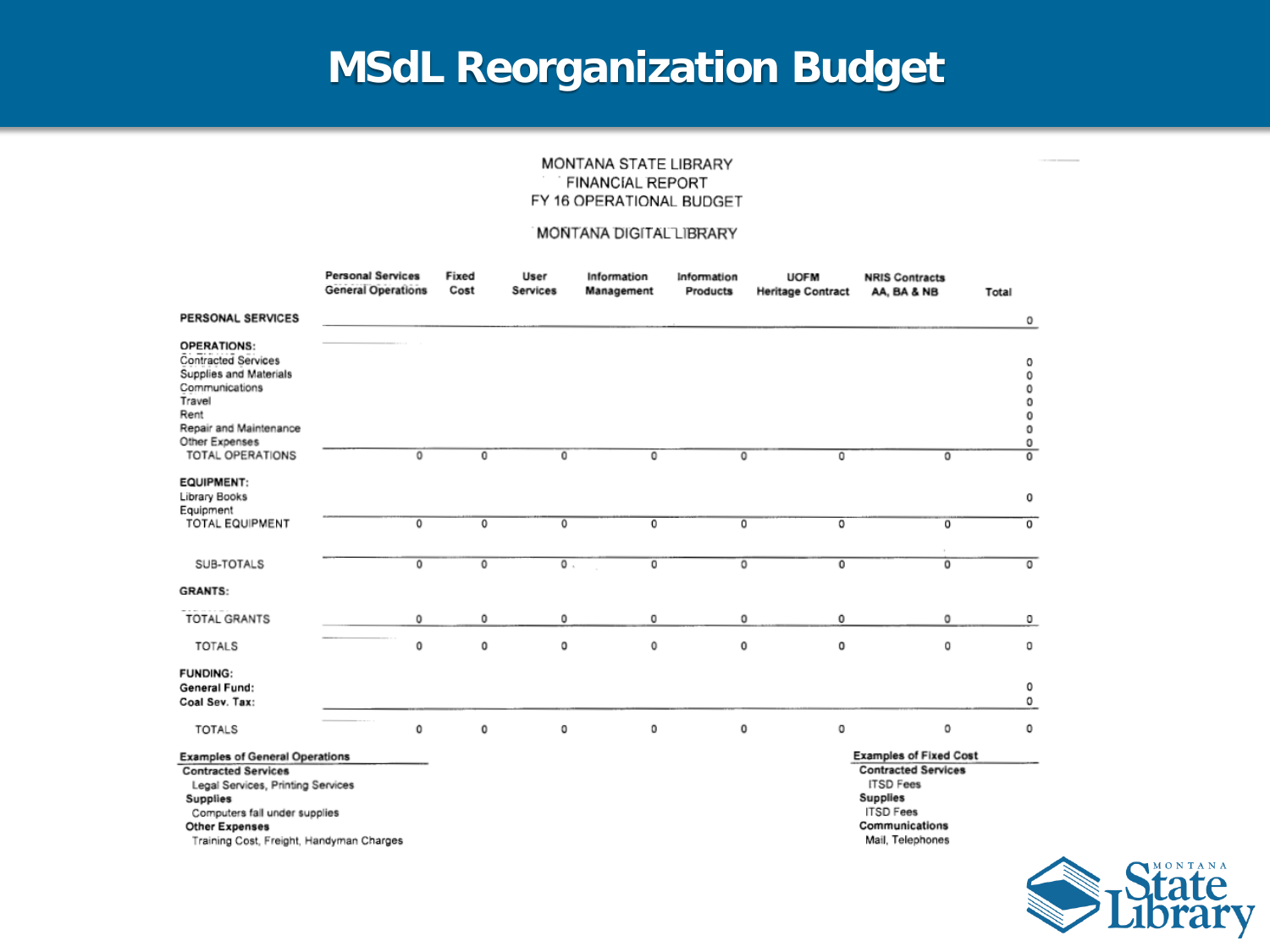### **MSdL Reorganization Next Steps**

## • All Staff

- Retreat (date TBD)
- Work Plan development (due Sept. 25)
- User Services Team
	- Move staff
	- Cross training
- Collection Management Team
	- Cross collection information sharing
- Information Products Team
	- Hire Systems Programmer